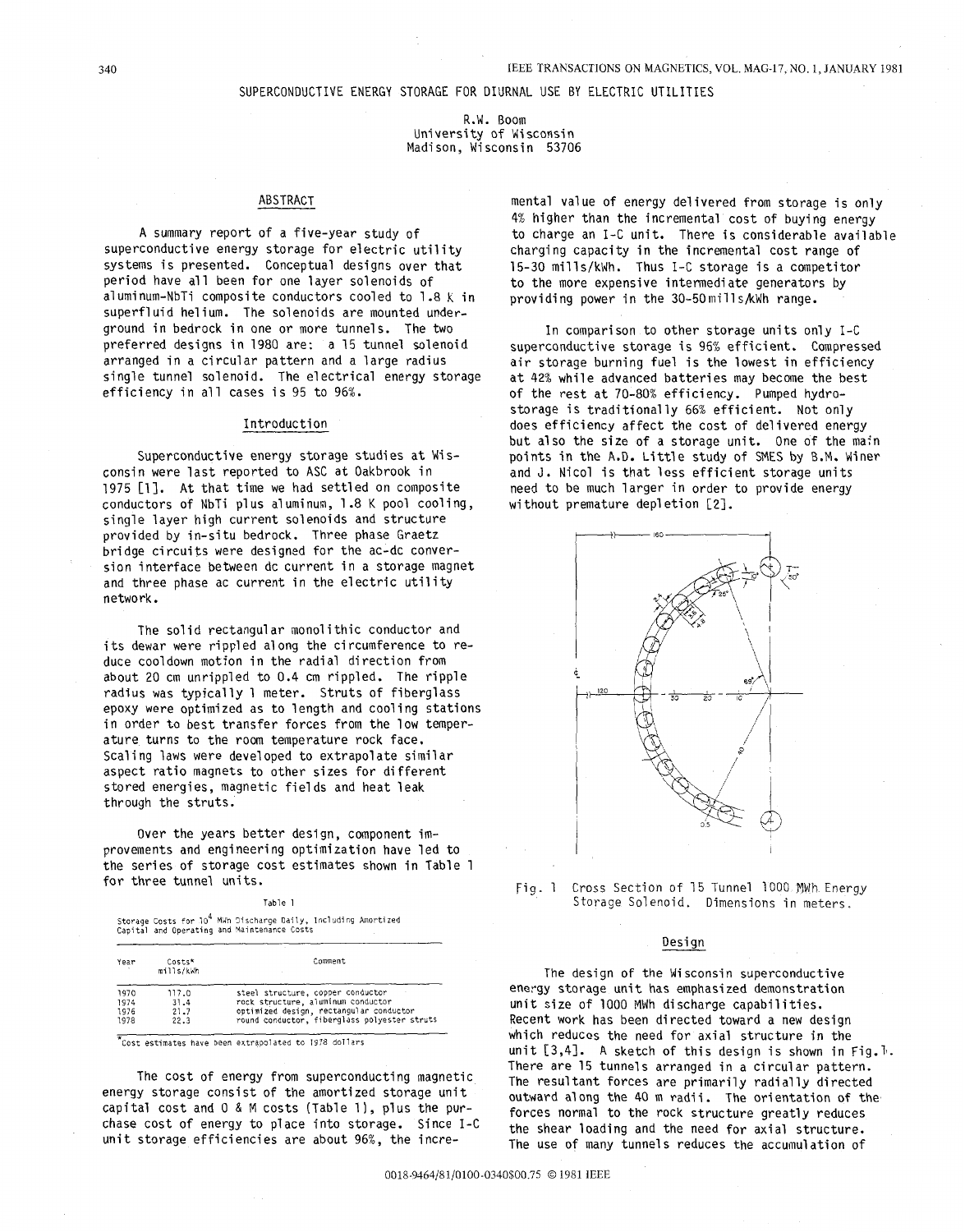axial forces by transferring these forces more frequently.

# Table 2

| Fifteen Tunnel Solenoid    |                                                                                                                       |
|----------------------------|-----------------------------------------------------------------------------------------------------------------------|
| Energy Stored              | 1186 MWh                                                                                                              |
| Major Radius               | 120 m                                                                                                                 |
| Minor Radius               | 40 m                                                                                                                  |
| Total Turns                | 554                                                                                                                   |
| Turns per Central Tunnel   | 36                                                                                                                    |
| Turns per End Tunnel       | 43                                                                                                                    |
| Current per Turn           | 300,000 A                                                                                                             |
| Central Average Field      | $2.5$ T                                                                                                               |
| Maximum Field              | $4.2$ T                                                                                                               |
| Total Normal Force         |                                                                                                                       |
| Total Tangential Force     | $\frac{8.8\times10^{11}}{1.7\times10^{9}}$                                                                            |
| Normal Strut Material*     |                                                                                                                       |
| Tangential Cold Structure* |                                                                                                                       |
| Tangential Strut Material* |                                                                                                                       |
| Extra Safety Structure*    | $1.7x109$ N<br>0.79x10 <sup>6</sup> Kg<br>1.2x10 <sup>6</sup> Kg<br>0.03x10 <sup>6</sup> Kg<br>2.0x10 <sup>6</sup> Kg |
|                            |                                                                                                                       |

 $\mathrm{N}$ aterial is polyester fiberglass used at l.9x10 $^8$  N/m $^2$  $(27,000 \text{ psi})$ 

The central tunnels would have their turns wound perpendicular to the minor radius. The two tunnels at  $\pm 69^{\circ}$  would have the turns inclined at about 10° from horizontal. The end tunnels at  $\pm 90^{\circ}$  are 20% larger in diameter with 20% more turns which are inclined at about 40" from perpendicular. The above distribution of turns reduces end fields in each tunnel and generally makes the overall flux lines parallel to the winding layer in each tunnel. The parameters are listed in Table 2.

In comparison to earlier designs approximately the same amount of radial strut material is required to carry the magnetic force to the rock face. The axial strut material is only 4% of the previous designs. The saving of axial strut materials is due to the multi-tunnels and the circular configuration. The axial cold structure is only 1/8 as much as the cold structure for previous three tunnel designs.

The tunnels shown in Fig. 1 would be constructed by a Tunnel Boring Machine (TBM) in the Sinnipee dolomite of eastern Wisconsin. Such construction is much less damaging to the rock fabric at the tunnel perimeter with consequently fewer anomal ies in the effective rock properties such as rock modulus.

sulated rock bolts. Water inflow can be controlled by grouting and pumping. No need is foreseen for structural lining of tunnels. Daily cycling of Sinnipee dolomite (one of the weaker rocks) to 5 tesla pressures for 250 years can be tolerated with a safety factor of 5. Details on the rock mechanics of magnetic storage are summarized in papers **C6,81.**  The walls will be reinforced with resin encap-

The second design currently under consideration is a single solenoid of aspect ratio  $\beta = 0.01$ . The .sketch in Fig. 2 is for an 1000 MWh unit mounted in a tunnel very near the surface. Specifications are listed in Table 3. It need not be very deep because the radial pressures on the rock are only about 30 psi as compared to 300 psi for the 15 tunnel unit.

Thus simple surface trenching may be used to form the tunnel. Conductor instal lation, dewar assembly and eventual repair should all be easier for an open top tunnel .

# Table 3

|  | Single Segment Low Aspect Ratio Design |         |  |
|--|----------------------------------------|---------|--|
|  |                                        | $=0.01$ |  |

| Energy Stored          | 1050 MWh                                          |
|------------------------|---------------------------------------------------|
| Radius                 | 560 m                                             |
| Height                 | 11.2 m                                            |
| Total Turns            | 112                                               |
| Current per Turn,      | 400,000 A                                         |
| Maximum Midplane Field | $2.5$ T                                           |
| Maximum End Field      | 5.2T                                              |
| Total Radial Force     | $8.0 \times 10^{9}$ N                             |
| Warm Radial Structure* | $0.8 \times 10^5$ Kg<br>6.75 x 10 <sup>6</sup> Kg |
| Cold Axial Structure*  |                                                   |
|                        |                                                   |





Fig. 2 Three-dimensional view of the Low Aspect Ratio 1,000 MWh cavern system for a dolomite site in Wisconsin. The cavern system was modeled at a mean depth of 30 m.

Another bonus for a low aspect ratio coil is the short axial length. Axial forces can be carried internally by cold structure without connection (and heat leak) to the rock surfaces. This option is possible for any solenoid but becomes too expensive .for longer coils.

The heat leak through struts becomes very small for low aspect ratio coils since there is no axial connection outside the dewar and since the total radial force is small,  $F_{\nu}(\beta=0.01)=1/10$   $F_{\nu}(\beta=0.3)$ . The heat leak for a  $\beta=0.01$  coil is about 1% E per day. Thus the total efficiency is the electrical storage efficiency of 96% (charge and discharge) with a constant power requirement of less than 2% for all other losses.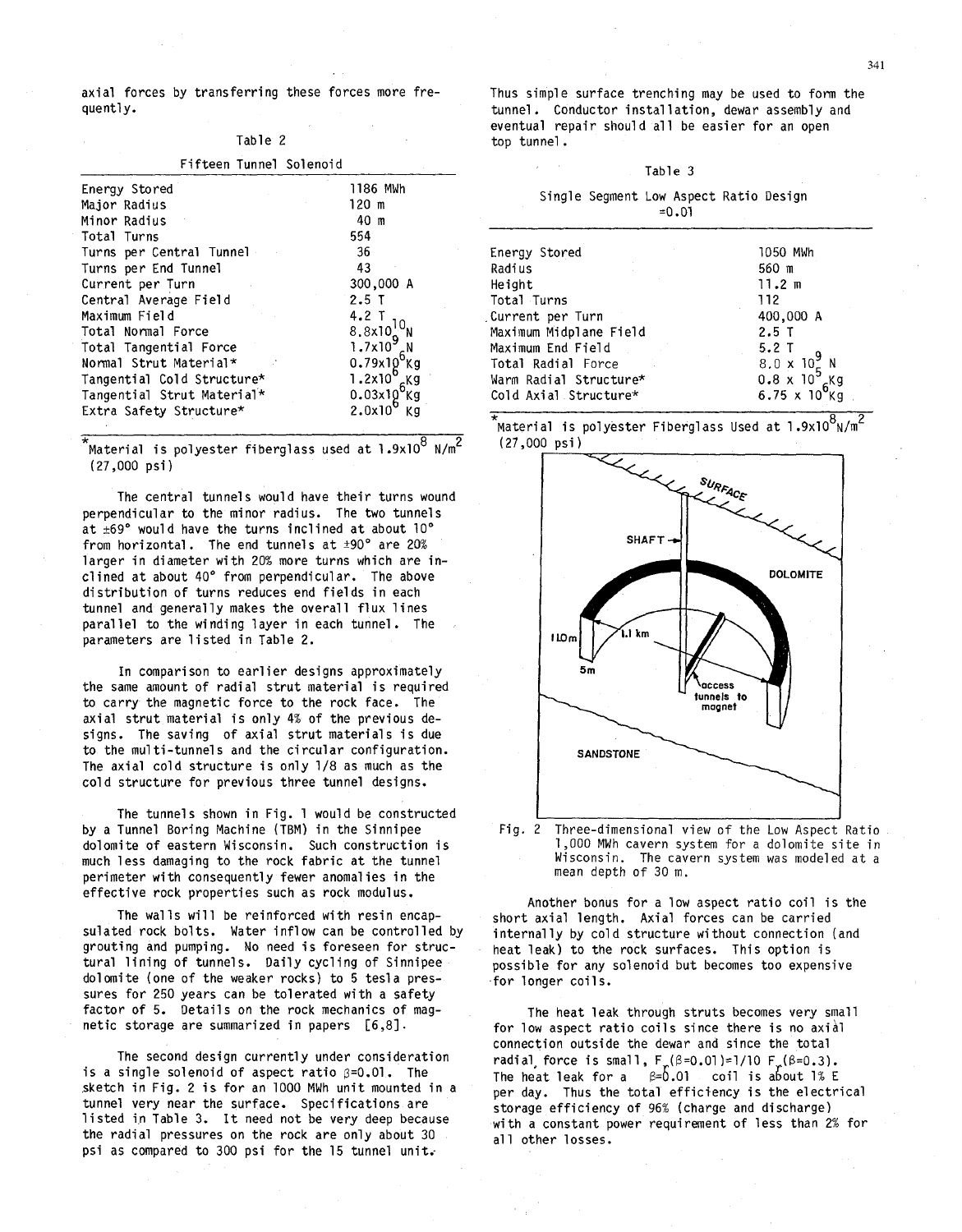



Fig. 3. Comparison structure quality factor  $Q_c$  and Comparison services your comparison comparison as reduced as reduced to  $\frac{1}{2}$  for single solenoids.

The radial force and axial structure dependence on B used in the above discussion are shown in Fig. 3 [5]. The quality factors  $Q_c$  and  $Q_{\epsilon r}$  plotted in Fig. 3 are defined in the following equations:

$$
M_{\text{axial}} = Q_{\text{c}} \frac{\rho}{\sigma} E
$$
  
 
$$
F_{\text{radial}} = Q_{\text{fr}} E^{2/3} B_{\text{M}}^{2/3}
$$

where M<sub>axial</sub> is the internal cold axial  $\mathcal{P}$  is the structure density,  $\sigma$  is the average stres E is the stored energy and  $B_M$  is the maximum field on the median plane.

A comparison of the two designs is presented in Table 4. The differences in forces and heat leaks favor the low aspect ratio system. The amount of fiberglass structure favors the 15 tunnel design. Conductor amounts favor the 15 tunnel unit slightly. Total efficiency is best for the low aspect ratio coil, although electrical storage efficiency is identical since storage efficiency depends only on the ac-dc bridge circuitry. The electrical storage efficiency refers to the fraction of energy stored which is available for discharge. Total efficiency includes power to run the cooling system which however does not deplete stored energy.

Table 5 is a comparison of cost factors. Since a proper design and cost estimate for the low aspect ratio system has not been made the factors given can be used only to identify cost trends. Preliminary cost estimates for the 01 der 5 tunnel hourglass design and for the newer 15 tunnel design are in the range of 18-40 mills/kWh which is acceptable [SI. The low aspect ratio coil would appear to be comparable in cost according to the factors in Table 5. However, we expect large cost reductions because of less expensive surface rock excavation costs and surface open tunnel construction and repairs.

### Conductor

The philosophy of extreme reliability dominates the design of the conductor. Propagation and recovery of normal regions cannot exist in the ordinary sense since propagation cannot occur in such a

|                                                     | DESIGN COMPARISONS             |                                      |
|-----------------------------------------------------|--------------------------------|--------------------------------------|
| AREAS OF CHANGE                                     | ONE TUNNEL<br>LOW ASPECT RATIO | FIFTEEN TUNNEL<br>SEGMENTED SOLENOID |
| RADIUS                                              | 560 m                          | $120$ m                              |
| <b>HEIGHT</b>                                       | 12 <sub>m</sub>                | 36 m                                 |
| NO. OF TUNNELS                                      | 1                              | 15                                   |
| DEPTH OF TUNNELS                                    | $0 \rightarrow 10 \text{ m}$   | $D > 100 \text{ m}$                  |
| TOTAL RADIAL AND AXIAL FORCE<br>CARRIED TO THE ROCK | 1/20                           | ١<br>$\ddot{\phantom{a}}$            |
| HEAT LEAK THROUGH STRUTS                            | 1/20                           | ī<br>$\ddot{\phantom{a}}$            |
| STRUCTURE (WARM AND COLD) IN<br>LBS OF FIBERGLASS   | $17 \times 10^{6}$             | $10 \times 10^{6}$                   |
| NbTi (LBS) -                                        | 330,000                        | 280,000                              |
| ALUMINUM (LBS)                                      | 5.06 $\times$ 10 <sup>6</sup>  | 4.2 $\times 10^6$                    |
| HELIUM (LITERS)                                     | $1 \times 10^6$                | $1 \times 10^5$                      |
| EFFICIENCY                                          | $-94%$                         | 85%                                  |
| SAFETY SCHEME                                       | DUMP HELIUM                    | COUPLED, DISCHARGE<br>ONE COIL       |
| RADIAL PRESSURE                                     | $\sim$ 30 psi                  | $\sim$ 300 psi                       |
| AREAS OF SIMILARITIES                               |                                |                                      |
| STORAGE EFFICIENCY                                  | $\sim$ 96%                     | $\sim$ 96%                           |
| MEDIAN PLANE FIELD                                  | 2.5T                           | 2.5T                                 |
| STRUT LENGTH                                        | 1 ຓ                            | 1 m                                  |
|                                                     |                                |                                      |

Table **4** 

TABLE 5. COMPARISON OF COST FACTORS FOR DIFFERENT DESIGNS

|                                    | DEWAR<br>wt. | CONDUCTOR<br>wt. | RADIAL<br><b>STRUT</b><br>wt. | AXIAL COLD<br><b>STRUCTURE</b><br>ρE<br>% of |
|------------------------------------|--------------|------------------|-------------------------------|----------------------------------------------|
| FIVE SEGMENTS HOURGLASS            | 1.0          | 1.0              | $1.0*$                        | $16%$ *                                      |
| 15 TUNNEL DESIGN                   | 0.97         | 1.01             | $.78*$                        | 3.2%                                         |
| SINGLE SEGMENT DESIGN<br>$(s=.01)$ | .82          | 1.2              | 0.08                          | 18%                                          |

EXCLUDING EXTRA STRUCTURE REQUIREU **FOR** SAFETY

stable conductor. The cryogenic stability criteria is exceeded in every respect to achieve such reliability. There is no thought of obtaining short sample currents or of using inadequate stabilizing material. Instead we attempt to evaluate the benefit of using extra TiNb, extra cooling, extra high purity aluminum matrix material and extra margins of J, T and B.

The round conductor cross section shown in Fig. **4** is a 1 cm dia. developmental test conductor. The final conductor will carry 400,000 A and be 10 cm in dia. The aluminum alloy web is adequate to withstand tensile loads while each web sector is wide enough to prevent buckling due to compressive loads. The surface alloy skin is strong enough to withstand the magnetic pressures and confines the very soft high purity a1 uminum. The NbTi is a FNAL type braid in each sector. The conductor is round to facilitate manufacture and twisting.

When the current is shared between the aluminum and TiNb filaments a temperature gradient, AT, between the l **.8K** helium and the hottest part of the conductor is set up. An extreme AT might be 1 K, except for millisecond transients which may be 10K to 20K [7]. However, ignoring thermal transients, we